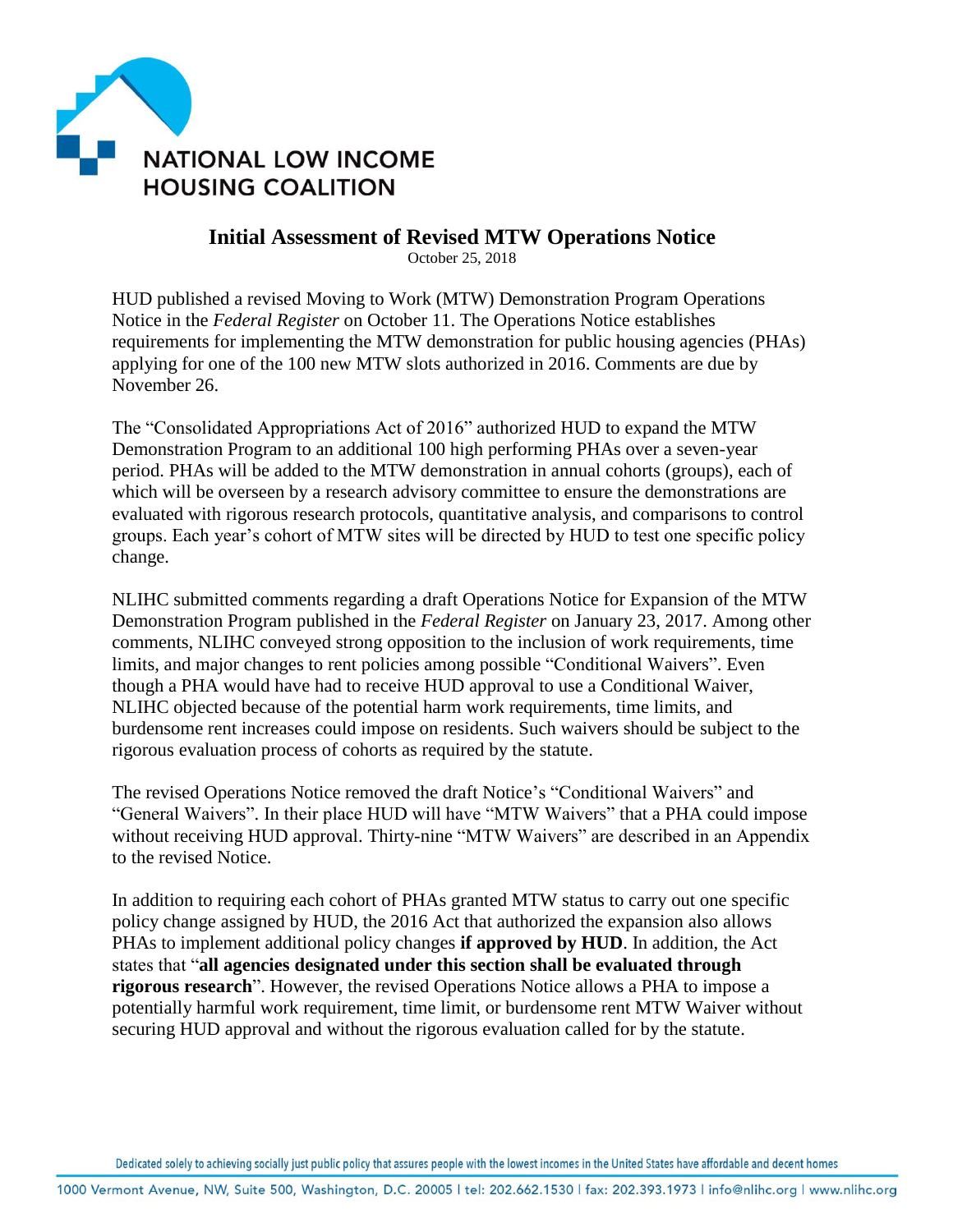#### Safe Harbors

In addition to the 39 available "MTW Waivers" and associated activities, the Appendix includes "safe harbors" that identify additional requirements a PHA must follow in order to carry out MTW activities without needing HUD approval.

Most of the MTW Waivers have these so-called "safe harbors", ostensibly to address any adverse impacts on residents. In most situations, the safe harbor merely requires a PHA to implement a "hardship policy" and conduct an "impact analysis". There are serious limitations to the direction HUD provides to PHAs regarding hardship policies and impact analyses. The limitations are described later in this assessment.

Another safe harbor pertains to elderly people and people with disabilities. Elderly and disabled people are explicitly exempt from: term limits; work requirements; income bands (also referred to as tiered rents) that apply flat rents within income ranges; stepped rents (essentially time limits because rents are increased on a fixed schedule until there is no HUD assistance); imputed rents (rents based on an assumed number of hours worked per week up to 30 hours); and, alternative income exclusions or inclusions.

Elderly and disabled households are not shielded from some other MTW Waivers. For example, PHAs are allowed to impose a rent burden greater than 40% of adjusted income for an elderly or disabled household when they initially occupy a home using a voucher. Elderly and disabled people are also not exempt from a waiver that would eliminate deductions from income or establish standard deductions that might be less than current available deductions. PHAs may impose fees that could add cost burdens for elderly and disabled households.

Another potential MTW Waiver is the imposition of minimum rents. The safe harbors for minimum rents are a maximum of \$250 per month for non-elderly and non-disabled people and \$100 per month for elderly and disabled households. Current minimum rents are \$50 per month.

Three MTW Waivers cap the percentage of income that a household could be charged for rent. Technically a safe harbor applies to only one of them: a PHA could charge rent based on a household's gross income (not adjusted income as is the current practice). The safe harbor cap is 35% of gross income for non-elderly/non-disabled households and 30% of gross income for elderly/disabled households. While not safe harbors, the other two MTW Waivers have caps built into the waiver activity: Fixed rents (flat rents) are capped at 35% of gross income for nonelderly/non-disabled households and 30% of gross income for elderly/disabled households; and income bands (35% of gross income for non-elderly and non-disabled households).

Three MTW Waivers have safe harbors that require PHAs to provide services to prepare households for losing their public housing or voucher as a result of the MTW Waiver: term limits, stepped rents (effectively term limits), and work requirements. The work requirement waiver also requires a PHA to provide, or have another entity provide, services to help households obtain employment or an acceptable substitute.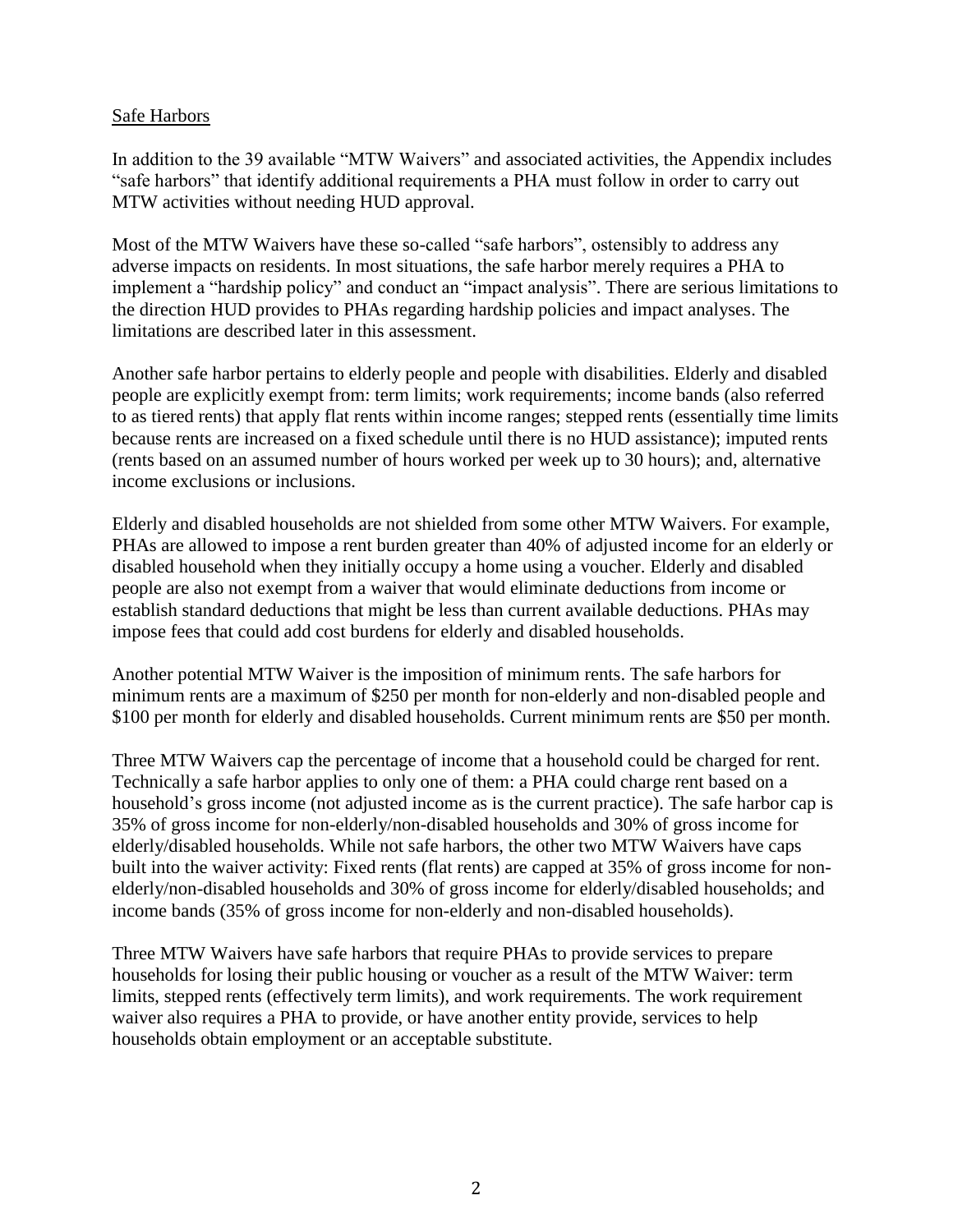## Hardship Policies

HUD provides only minimal guidance regarding the content of a Hardship Policy at the end of the Operations Notice Appendix. A PHA's Hardship Policy is only required to include changes to a resident's circumstances, such as decreased income due to a reduction in employment or increased expenses such as medical costs. The Hardship Policy does not have to address harmful impacts to residents that occur as a result of an MTW Waiver such as rent burdens due to using: income bands, rent based on 35% of gross income, rent based on imputed income, fixed rent, or minimum rent of \$250 per month.

## Impact Analyses

Early in the Operations Notice, HUD writes, "agencies will ensure assisted families are made aware of the impacts the activities may have to their tenancy." However, the Notice does not provide any direction to a PHA regarding such notice to residents. Under HUD's Rental Assistance Demonstration (RAD), until recently HUD did not provide adequate guidance to PHAs regarding minimum content of a similar notice to residents about the potential impact on them of converting from public housing to RAD project-based rental assistance. Consequently, residents did not have sufficient information about what RAD entailed and how they would be affected.

Regarding the Impact Analysis described at the end of the Operations Notice Appendix, HUD requires a PHA to have an initial Impact Analysis to estimate potential impacts. The Impact Analysis must be available to the public before an MTW activity is carried out. After the initial year, a PHA must have a publicly available annual Impact Analysis that assess actual impact.

NLIHC is concerned that the Impact Analysis will not be fully reviewed or be subject to comment by residents or the general public. The Appendix merely states that the Impact Analysis is to be "available during the applicable public review period prior to implementation of the MTW activity". The Notice refers to the standard PHA Plan resident and public review process. Unless a PHA is directed by HUD to emphasize that the PHA is seeking MTW Waivers, residents and the public will not know about the dramatic changes that are about to take place. At many PHAs, residents have "given up" on the PHA Plan process due to inadequate notice, in sufficient information, cursory treatment by PHA staff, and a general sense that the PHA is just "going through the motions".

HUD's guidance regarding the content of the Impact Analysis is inadequate. HUD requires an impact analysis to "consider" eight factors:

- 1. Impact on the PHA's finances.
- 2. Impact on rent affordability.
- 3. Impact on the waitlist(s).
- 4. Impact on the termination rate.
- 5. Impact on public housing occupancy level and voucher utilization.
- 6. Impact on PHA's ability to meet the statutory requirements.\*
- 7. Impact on the community in terms of the number of households transitioning to self-sufficiency and any change in the employment rate.
- 8. Impact on protected classes, including disparate impact.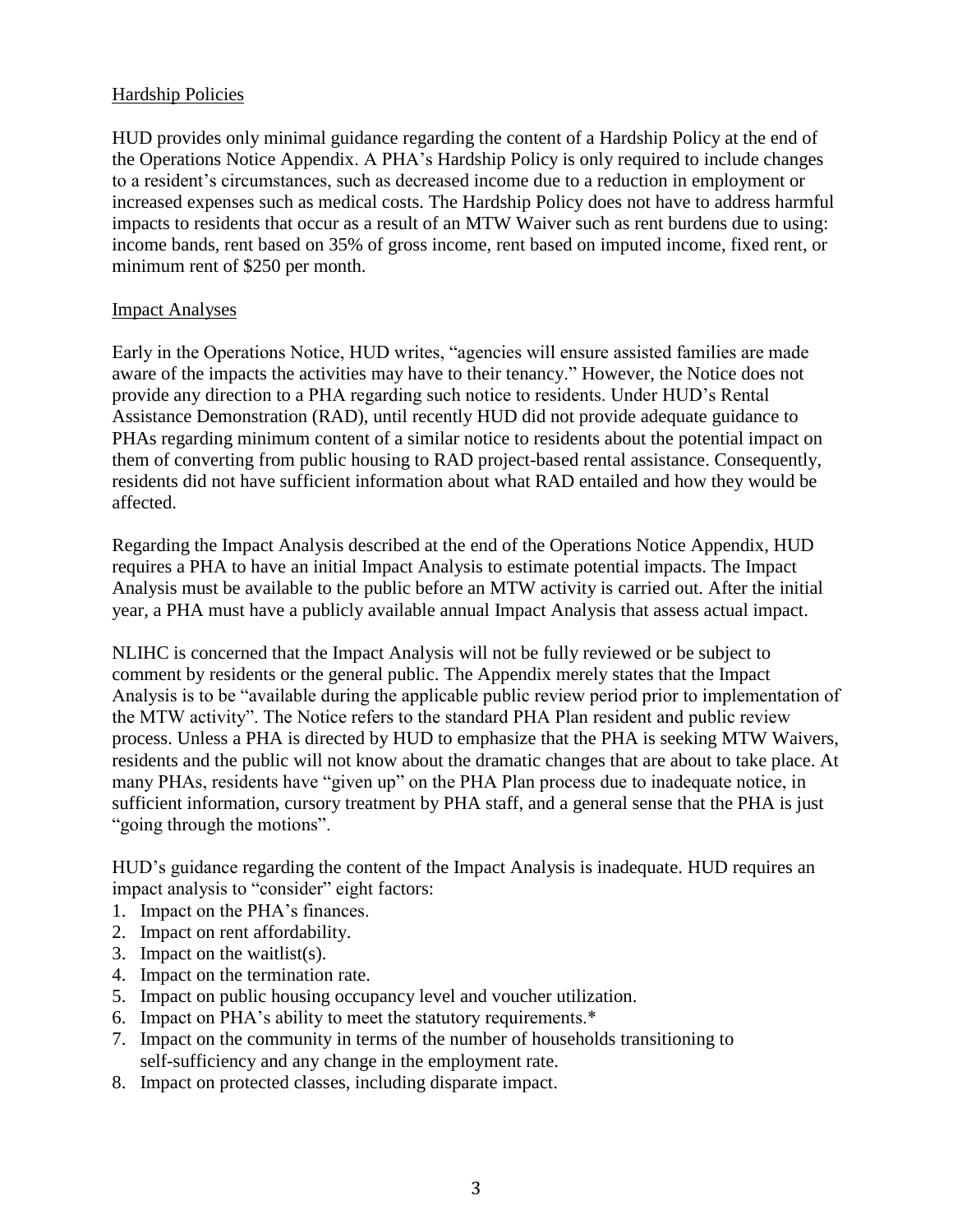Regarding affordability, there is no guidance regarding assessing how many households were affected and the consequences to a household as a result of having less disposable income for basics such as food, medicine, medical and dental visits, child care, transportation, etc. Do landlords evict voucher households for failing to pay their full share of rent on time because the rent MTW Waiver is a cost burden?

Regarding the waitlist, while waitlist times might be improved if a PHA institutes a shallow subsidy voucher policy, what happens to a household with a shallow subsidy if it cannot continue to meet the contract rent because the subsidy is insufficient? In the context of other MTW Waivers, what happens to previous households who were forced to leave public housing or the voucher program due to the adverse impact of an MTW waiver?

Regarding termination rate, what happens to households after they are forced to leave public housing or the voucher program? What is the vacancy rate for units an extremely low or very low income household can afford in the community and in the metro area (how hard will it be to find a replacement unit)? How many households subsequently experienced homelessness or had to double up, etc? What is the impact on children moving to a different school? Do households move to a neighborhood with a greater poverty and/or minority concentration?

For a work requirement MTW waiver, what are the current labor market conditions? Are there jobs available for individuals with low levels of schooling? Are available jobs accessible by reliable public transportation? Do employers provide consistent, reliable number of work hours? Is the local minimum wage adequate to cover increased costs of child care, transportation, work clothes, etc.? Will increased earnings be consumed by increased rents?

Also for work requirements, how will a PHA distinguish outcomes due to the imposition of work requirements independent from the introduction of support services or an increase in support services? Wouldn't the provision of support services without the threat of loss of assistance due to the work requirement be as effective and less intimidating? Why haven't the local and state public employment services provided this assistance before? If MTW fungibility is used to pay for services, to what extent does the cost reduce the capacity to house residents?

Regarding impact on the community – self-sufficiency (a statutory goal), how does increasing rent burden lead to self-sufficiency? How do stepped rents or other forms of term limits lead to self-sufficiency?

\* There are five statutory requirements:

- 1. At least 75% of the households assisted by the PHA must be very low-income households.
- 2. The PHA must establish a reasonable rent policy, which must be designed to encourage employment and self-sufficiency, rent policies such as excluding some or all of a household's earned income for purposes of determining rent.
- 3. The PHA must continue to assist substantially the same total number of eligible low income households as would have been served had the amounts (public housing capital and operating fund and voucher funding) not been combined.
- 4. The PHA maintains a comparable mix of households (by household size) as would have been provided had the amounts not been used under MTW.
- 5. The PHA assures that housing assisted under MTW meets HUD housing quality standards.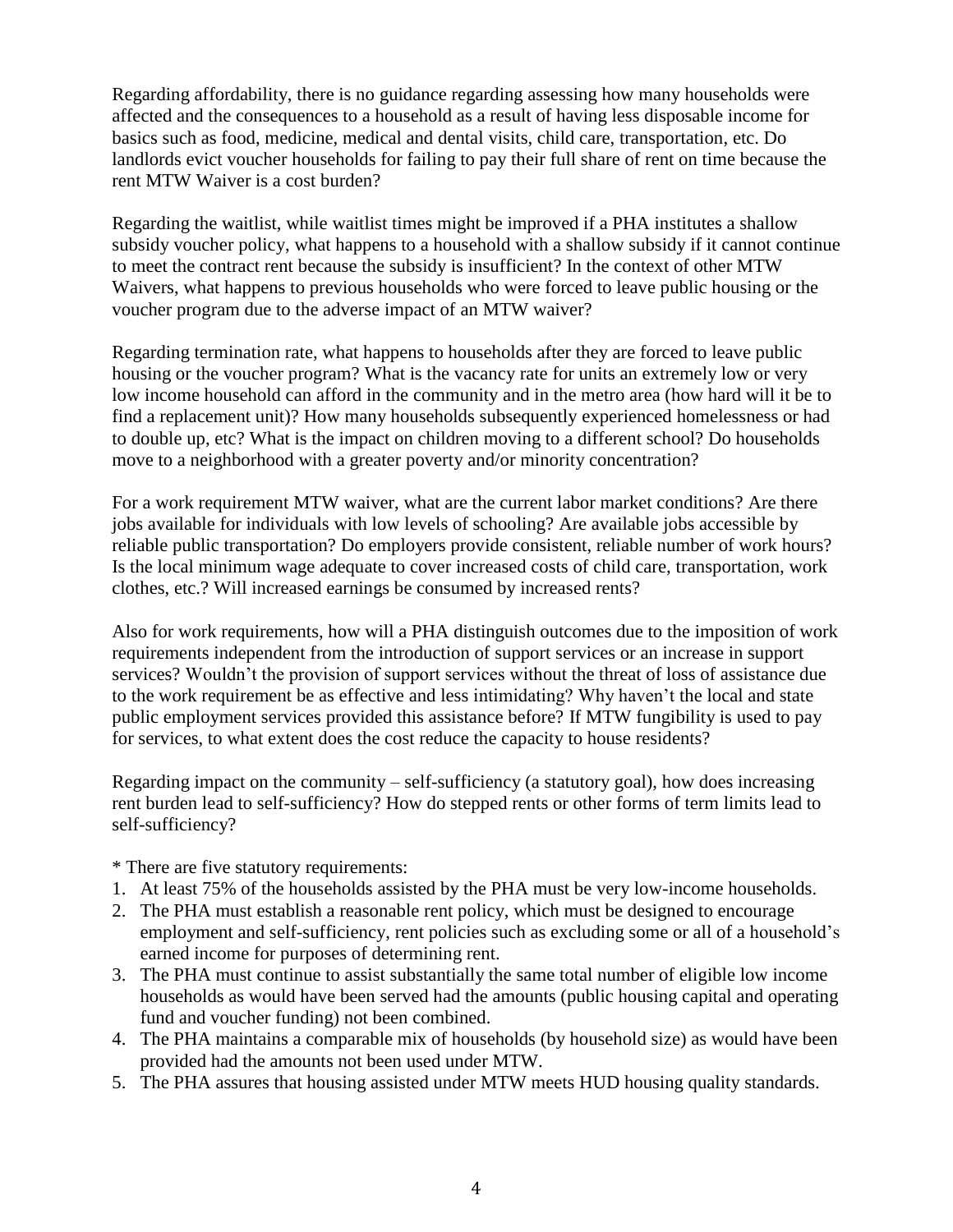## Program Wide Evaluations

Instead of subjecting every major MTW Waiver (work requirements, term limits, rent burdens) to the "rigorous" evaluation called for by the statute, the Operations Notice will merely use "program-wide evaluations" for MTW Waivers that are not part of a PHA's cohort requirement.

The Operations Notice states, "HUD will create and develop an evaluation system that will document and consider the MTW demonstration through the lens of the three statutory objectives relating to cost effectiveness, self-sufficiency, and housing choice". For MTW Waivers that are not part of a PHA's cohort, HUD will use "program-wide" evaluations.

The Notice states, "Program-wide evaluation would seek to assess whether or not, and to what extent, MTW agencies use Federal dollars more efficiently, help residents find employment and become self-sufficient, and/or increase housing choices for low-income families. HUD intends to develop a method for program-wide evaluation that is based, to the extent possible, on information already being collected through existing HUD administrative data systems. HUD may determine and require that additional reporting is necessary to effectively evaluate MTW."

Limiting the program-wide evaluation to the three statutory objectives will not adequately address negative effects on residents. In addition, HUD's existing administrative data systems are not able to assess the impacts on the three statutory objectives let alone other adverse consequences for residents.

HUD has indicated that only ten PHAs will be in the so-called "rent reform" cohort, the cohort that implements one or more of the MTW Waivers that raise rents on households. HUD is likely to limit the types of MTW Waivers a PHA in this cohort could add in order to prevent the anticipated rigorous analysis from being clouded. Although HUD has not hinted at how many PHAs will be in the cohort implementing work requirements, it might be safe to estimate that only ten PHAs will be in that cohort, and that HUD will limit the types of MTW Waivers those PHAs could add.

As a result, 80 PHAs will be in the other two cohorts. The first cohort will rigorously assess the impact of MTW flexibilities on 30 small PHAs. The fourth cohort will assess incentives for increasing landlord participation in the voucher program. PHAs in these two cohorts could be using MTW Waivers that are most threatening to residents, such as term limits or work requirements, yet not have those MTW Waivers subject to rigorous evaluation. The Operations Notice requires all MTW PHAs to implement at least one of the 12 rent-related MTW Waivers.

#### Concerns about Three of the Five Statutory Requirements

The Operations Notice open for comment states that the final Operation Notice will provide more detail regarding how HUD will monitor and enforce the five statutory requirements. However, some information is provided.

#### *Substantially the Same*

The statute requires an MTW PHA to continue to assist substantially the same total number of eligible low income households as would have been served had the amounts of public housing capital and operating fund and voucher funding not been combined. To do this, HUD will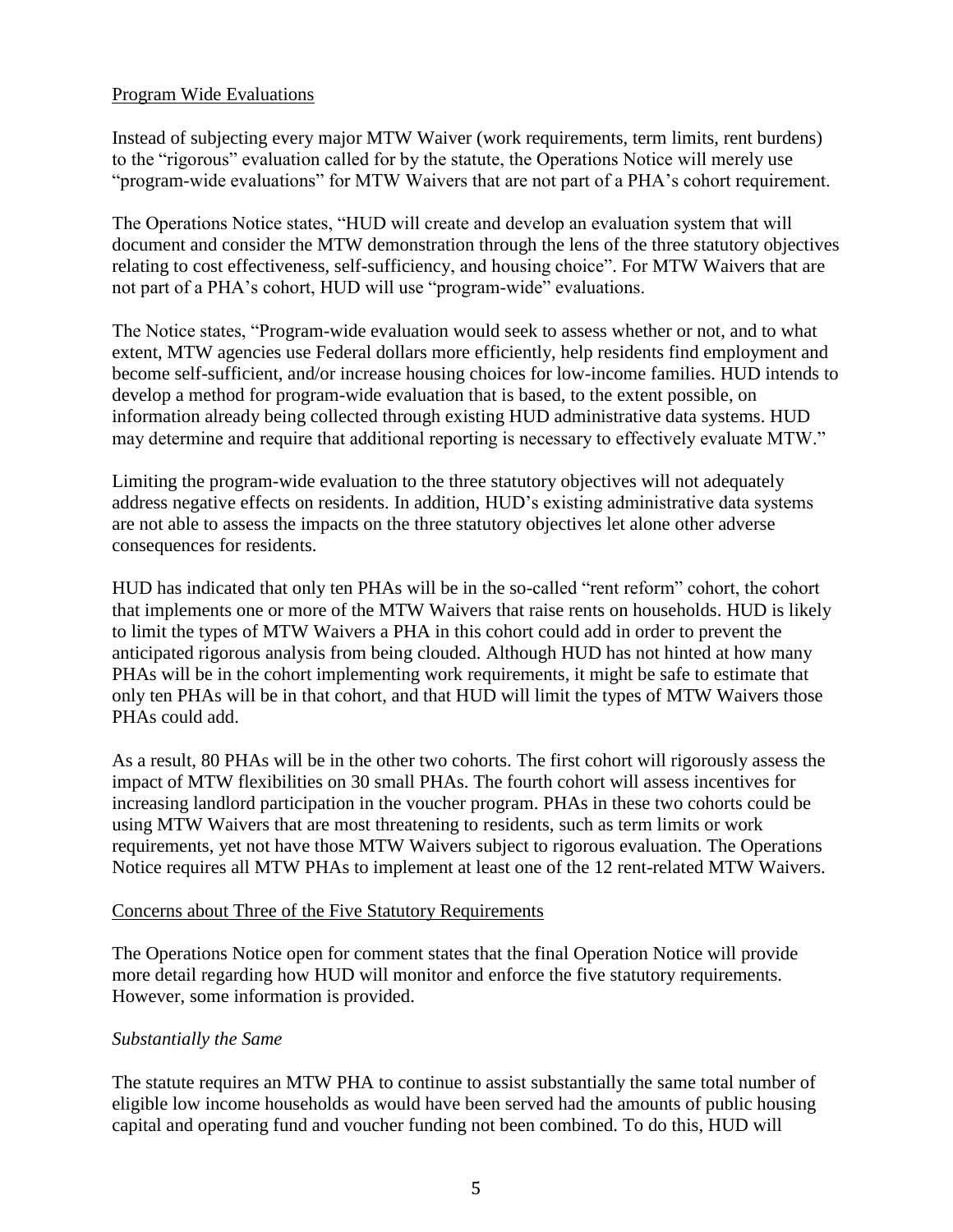establish a base line that considers the number of households a PHA served through public housing and vouchers and the amount of public housing capital and operating funds and voucher funds the PHA received the year before entering into MTW. A ratio based on the total number of households served per \$100,000 in funding will be a baseline to determining in future years whether the PHA is meeting the statute's "substantially the same" requirement.

However, if a PHA chooses the Short-Term Assistance MTW Waiver (for example three months of housing) or uses one of the Local Non-Traditional Activities MTW Waivers that provide a shallow rent subsidy or supportive services, the substantially same number of households assisted would be inflated because small amounts of money would be provided to assist those households.

## *Comparable Mix of Households*

The statute requires an MTW PHA to continue to assist a comparable mix of households (by household size) as would have been provided had the amounts of public housing and voucher funds not been used under MTW. The Operations Notice echoes the statute. However, HUD should refine the "comparable mix" standard to look not only at household size but the mix of disabled households, elderly households, and single-head of households.

## *75% of Assisted Households Must Be Very Low Income*

HUD will consider a weighted mix of new very low income households served in a PHA's public housing, voucher, and any local non-traditional activities. NLIHC is concerned that households served by the local non-traditional activities (such as merely providing less costly shallow rent subsidies, short-term rental assistance, or supportive services) might enable a PHA to meet the 75% standard while not truly meeting the statute's intent.

## Concern about MTW PHA Plan Supplement

HUD published in the *Federal Register* on October 9, an MTW PHA Plan Supplement for a 60 day Paperwork Reduction Act comment period. The MTW PHA Plan Supplement will take the place of the MTW Plan/Report (Form 50900) for MTW Expansion PHAs and will be submitted once per year as part of the standard PHA Plan process. MTW Expansion PHAs will indicate the MTW activities they intend to implement from the long list of MTW Waivers provided in the Appendix to the Operations Notice. Comments are due by December 10.

The Supplement lists all of the MTW Waivers that a PHA can use without obtaining HUD approval, and has a series of check boxes and some opportunities for narrative responses.

NLIHC is concerned that the MTW PHA Plan Supplement emphasizes only one of the three statutory objectives – reducing cost – while remaining silent regarding the other two – selfsufficiency incentives and increasing housing choice.

On the first page HUD asks the PHA to provide a narrative description of how the PHA seeks to address the three statutory objectives during the coming year. NLIHC observes that for each MTW Waiver listed, the Supplement asks whether the MTW Waiver will have any cost implications and to estimate the amount of the any cost implications. There are not similar questions regarding the two other statutory objectives that affect residents, economic self-